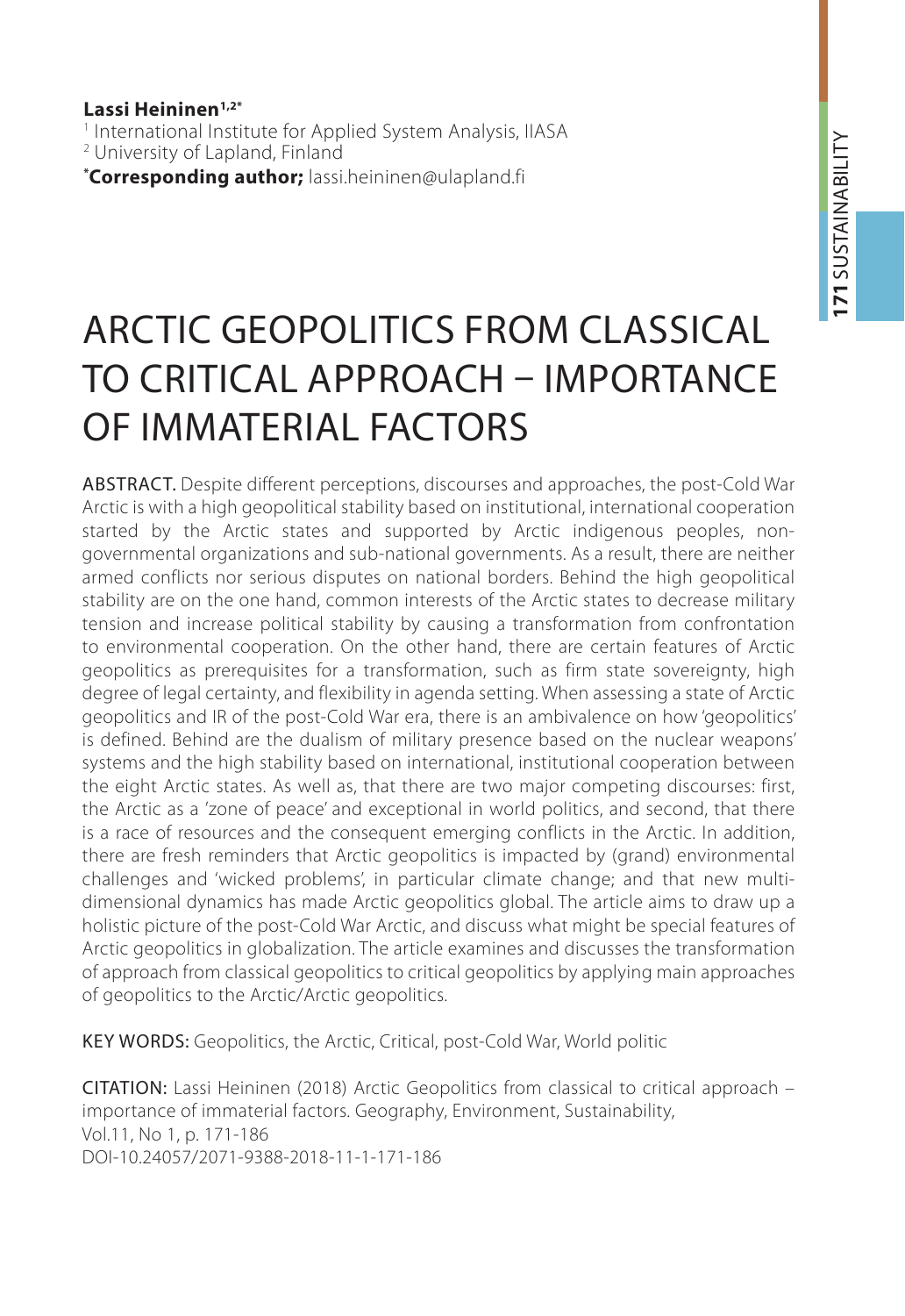#### **INTRODUCTION**

The ultimate aim, or 'arts', of 'Politics' is said to make possible to happen. This requires contest and (political) fight, which is done through, and by, a speech act and rhetoric. They, as well as texts, construct geopolitics, too (Moisio 2003). For example, the phrase to call the Arctic as a "zone of peace" by President Mikhail Gorbachev (1987) has influenced the reality and Arctic geopolitics. There are also other visions or perceptions concerning of the Arctic region, such as "Homeland", "Land of discovery", "Storehouse of resources", "Theater for military", "Environmental linchpin", "Scientific Arctic" by the Arctic Human Development Report (AHDR 2004). Correspondingly, among the imaginaries, or external and internal images, to cross borders are "Terra nullius", "Frozen ocean", "Indigenous statehood", "Resource frontier", "Nature reserve" by Contesting the Arctic (Steinberg et al. 2015). Finally, statements like "What happens in the Arctic, doesn't stay there!", indicate, even manifest, that the Arctic is been globalized (Heininen and Finger, 2017), and the global Arctic has become a barometer for global environmental and climate change.

As an analysis of different perceptions, the Arctic Human Development Report 2004 (Heininen 2004) recognized and defined the following as the main themes/trends of the early-21<sup>st</sup> century's Arctic geopolitics and IR: increasing circumpolar cooperation by indigenous peoples and sub-national governments; region-building with states as major actors; and a new kind of relations between the Arctic and rest of world. They are still relevant, though the context is been slightly changed, in particular the last one has become more important and strategic.

Popular geopolitics is more than written text. This is seen, when media does not only report about the Arctic but also influence how big audience is reading and interpreting Arctic geopolitics. For example, when a Russian long-range strategic bomber (Tupolev 95 "Bear") is seen flying pass (in international air space), or a military exercise is happening - though the question is about routine patrolling and activities by armies -, the slogan or headline that "geopolitics is back!" may occur. Or, that in the Arctic there is a 'race' for resources and consequent emerging conflicts, as *"The Battle for the North Pole"* (Traufetter, 2008) media headline indicates. The interpretation of a return of geopolitics, particularly after the Russian expedition to the bottom of the North Pole in 2007, is not only media headlines, wretched slogans or misleading rhetoric. It was/is along to the mainstream interpretation of geopolitics, as well as that of new realism of IR as a traditional understanding of politics, which for example directed the European Union's attention to the Arctic (Raspotnik, 2016). Unlike, indigenous peoples' issues, in particular raised by their organizations, such as identities, land use, self-determination, or knowledge-creation and the interplay between science and politics as responses to security challenges of climate change, are mostly been interpreted to deal with 'governance', not geopolitics. Although dealing with values and aims, and bringing in other actors, they are along to critical approach of geopolitics.

Behind is that at the early-21<sup>st</sup> Arctic geopolitics and international century relations (IR) have been influenced by two major discourses (Heininen, 2010): The dominating discourse says that the Arctic of the early-21 $st$  century is with a high geopolitical stability based on established intergovernmental cooperation, the Arctic as a 'zone of peace' (Heininen 2016; Zagorski 2017; Byers 2017; NGP Yearbook 2011, 2012). As a counter-argument, there is another discourse saying that a race of resources and the consequent emerging conflicts, or even a new 'cold war', has started in the Arctic (Borgerson 2008; Traufetter 2008). Further, that the Arctic is like any other region of the world, and therefore it cannot be isolated from international politics (Käpylä and Mikkola 2015). In the literature of Arctic geopolitics & IR there are several contributions concentrating on the one hand, on different images and perceptions of the Arctic, Arctic governance, Arctic & Northern indigenous peoples and identities (Raspotnik 2016; Steinberg et al. eds. 2015; Powell and Dodds eds. 2014), and on the other hand, on (state) sovereignty,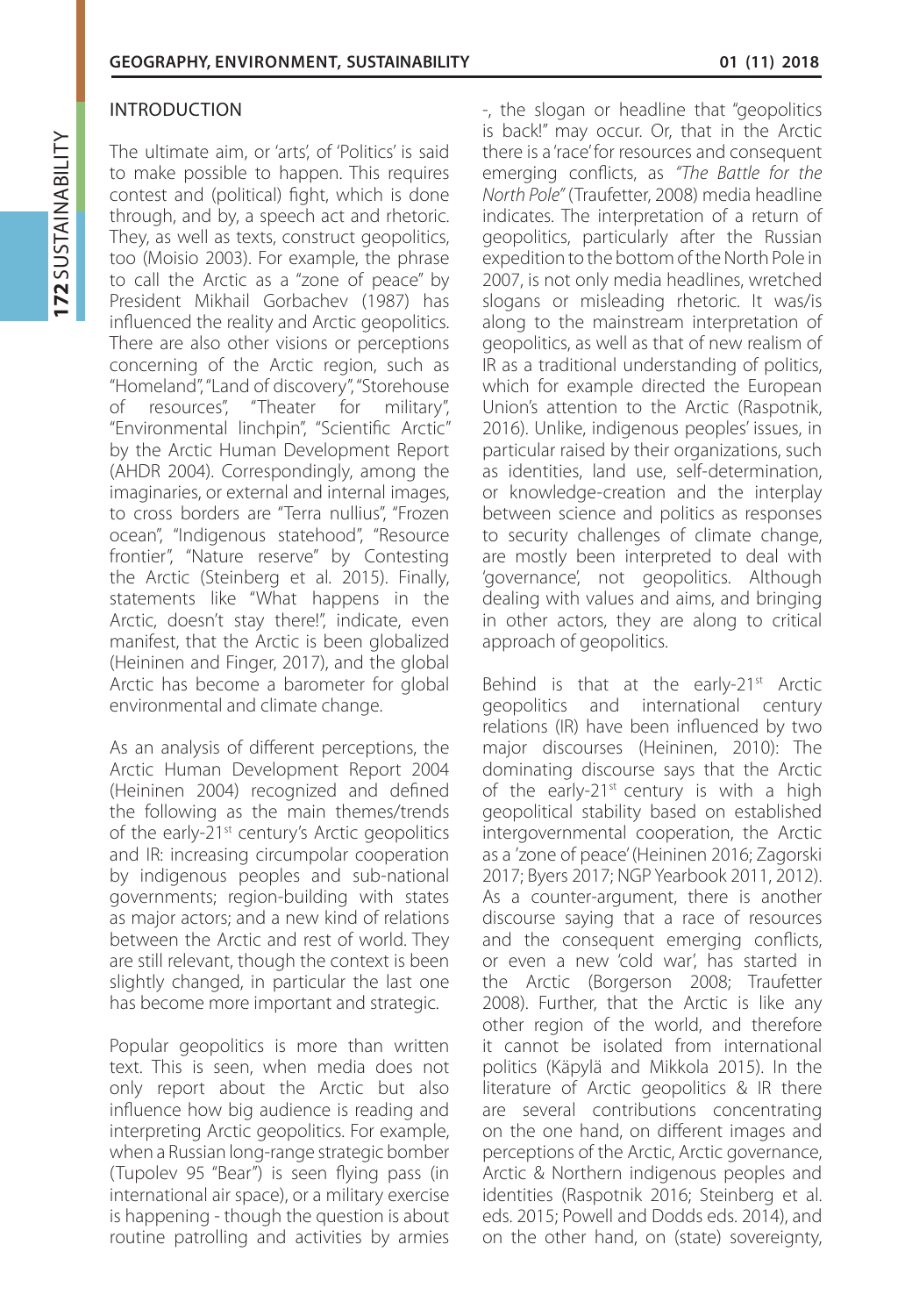international law and treaties, national policies, institutional points of view and international institutions, such as the Arctic Council (Murray and Nuttall eds. 2014; Yearbook of Polar Law 2013; Heininen 2011). In addition, there are a few fresh reminders: First, that 'the environment matters', i.e. Arctic geopolitics, as well as security, is impacted by (grand) environmental challenges, in particular long-range pollution (e.g. nuclear wastes) and rapid climate change (Hoogensen Gjörv et al. eds. 2013). Second, that globalization and its new geo-physical and socio-economic dynamics affect the Arctic region, and followed from that the new multi-dimensional dynamics has made Arctic geopolitics global (Keil and Knecht eds. 2017; Heininen and Southcott, eds. 2010), and the globalized Arctic has worldwide implications to the Earth (System) (Heininen and Finger 2017).

The aim of this article is to draw up a holistic picture of the post-Cold War Arctic, and discuss what might be special features of Arctic geopolitics in globalization. The article examines and discusses the transformation of approach from classical geopolitics to critical geopolitics by applying main approaches of geopolitics to the Arctic/Arctic geopolitics. Before applying geopolitics to the post-Cold War Arctic, I will examine and discuss the main schools of thought of geopolitics and their factors, in particular the approach shift from classical to critical geopolitics.

## Materials and methods

When assessing a state of Arctic geopolitics and IR of the post-Cold War era, there is an ambivalence on how 'geopolitics' is defined, and what approach to use. Behind is the dualism of on the one hand, military presence based on the nuclear weapons' systems of the two superpowers – this is according to classical geopolitics and emphasizing physical space, power, technology and a state -, and on the other hand, high geopolitical stability based on international, institutional cooperation between, and concern on state of the environment by, the eight Arctic states – this indicates critical approach of geopolitics and emphasizes an importance of other factors, such as quality of the environment. knowledge, and that there are several actors. The both parts of the dualism are correct, and thus, facts. Therefore, it is needed to ask: Does the current Arctic geopolitics go along to the mainstream understanding (classical) of geopolitics, or along to critical approach based on the transformation from classical to critical geopolitics? Or, is the current state (of Arctic geopolitics) some sort of hybrid, which includes aspects from the both approach?

To answer to these questions I apply the main schools of thought of geopolitics – classical, new and critical -, and their factors, to the Arctic and Arctic geopolitics of the post-Cold War period. Here factors (of geopolitics) play important role, as well as who are the actors, in particular important are values and aims of actors, their relations with theories and facts, and in particular how to change the facts to reach the values and aims. Final, I define and discuss common interests between the Arctic states, as well as special features of Arctic geopolitics, which made possible the transformation of the post-Cold War geopolitics from confrontation to high stability.

The used method here is critical approach of geopolitics. It is analytical and goes beyond classical geopolitics and traditional or positivist interpretation of international politics by drawing up a holistic picture on the issue area and having an unorthodox approach of IR. The critical approach, as critical social science in general, aims to take into consideration, in addition of general criteria of science (including criticism), values and aims/goals, and their relations with theories and facts, the interrelations between theories, facts, values and aims/ goals, and final, how to change the facts to reach the values and aims/goals (Harle 2003). This is much according to the original idea of 'politics' to make possible to happen. If you value peace, and aim to have a peaceful situation, you choose theories, methods and means accordingly. Therefore, you cannot lean alone on factors, such as physical space, natural resources and power/force, which are determined with aims/goals like natural laws. You also need actors, in whose interest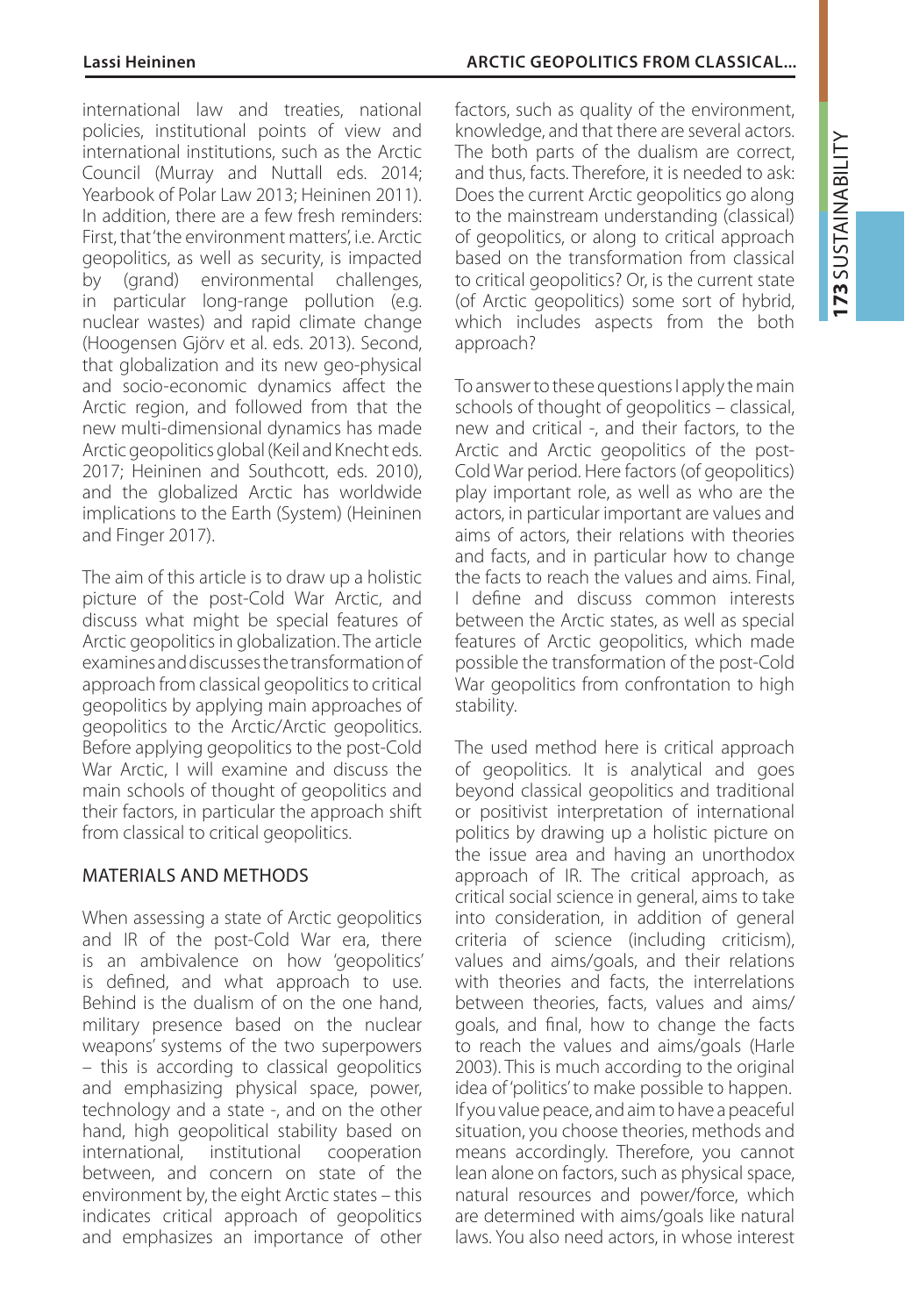peace is, people(s), civil society and other non-state and non-(security)political elitist actors. Behind is philosophy that to maintain peace is never passive and needs actors with interests, including values and aims to change facts to reach the values.

# **RESULTS**

Despite different perceptions, discourses and approaches, the post-Cold War Arctic is with a high geopolitical stability based on institutional, international cooperation started by the Arctic states and supported by Arctic non-state actors, such as Arctic indigenous peoples, non-governmental organizations and sub-national governments. As a result, there are neither armed conflicts nor serious disputes on national borders. Instead, there is functional cooperation on several fields, and a dialogue between the Arctic states and other local actors, and between Arctic actors and those from outside of the region. The high stability, as well as cooperation, is firmly stated, even demonstrated, by the eight Arctic states with the first preamble of the joint ministerial meeting declarations of the Arctic Council: "Reaffirming the commitment to maintain peace, stability and constructive cooperation in the Arctic." (e.g., Igaluit Declaration 2015; Fairbanks Declaration 2017), as well as by the five littoral states of the Arctic Ocean (Ilulissat Declaration 2008). The stability seems to have a solid foundation and be resilient, since it has been managed to maintain in spite of recent turbulent times in international politics and uncommon instabilities in world politics, and it has already passed, for far, a few tests (Clifford 2017; Heininen 2016; Heininen et al. 2014).

Behind the high geopolitical stability are on the one hand, common interests of the Arctic states to decrease military tension and increase political stability by causing a transformation from the confrontation of the Cold War period to functional environmental cooperation, and on the other hand, certain features of Arctic geopolitics as prerequisites for a transformation. Though there is a need for further research (Heininen forthcoming), among already known, discussed and analyzed common interests between the Arctic states are): First, to decrease

military tension and increase political stability between the former rivals, as the ultimate aim for confidence-building. Second, to start transboundary and functional (expert and scientific) cooperation for environmental protection and assessment, which could be expanded onto other fields. Third, to allow modern region-building with states as major actors, such as the establishment of the Arctic Council. Fourth, to support and encourage circumpolar inter-regional cooperation between Arctic indigenous peoples, sub-national governments and other non-state (local and regional) actors, which will correspondingly support environmental protection and region-building lead by states; Fifth, based on the history of exploration to maintain and enhance the Arctic as a 'laboratory'/'workshop' of international scientific research (Toyama Statement 2016), including to allow the scientific community to reach higher position of influence "within the Arctic Council's subgovernmental policymaking environment than at the domestic level" (Forbis and Hayhoe 2018). Final, to enhance and develop sustainable and long-term business relations and economic development in the Arctic, much prioritized by the Arctic states' national policies and strategies and according to the mission of the Arctic Economic Council.

These common interests and high stability would not be there in the post-Cold War Arctic without a joint understanding within the Arctic states of the value and importance of the high stability, and that the stability built on confidence (which is correspondingly based on cooperation) would be beneficial for all the parties (Heininen 2016; Byers 2017). This understanding, or 'Arctic consensus' (Zagorski 2017), is there even to that extend that there is rational thinking within the Arctic states how much each of them would lose, if anyone of them would damage the cooperation. Behind is 'spillover', the main idea of the process of functional cooperation that as states "become more embedded in an integration process, the benefits of cooperation and the costs of withdrawing from cooperative ventures increase." (Lamy et al. 2013). The short history of the post-Cold War Arctic supports this assertion by the theory of functionalism.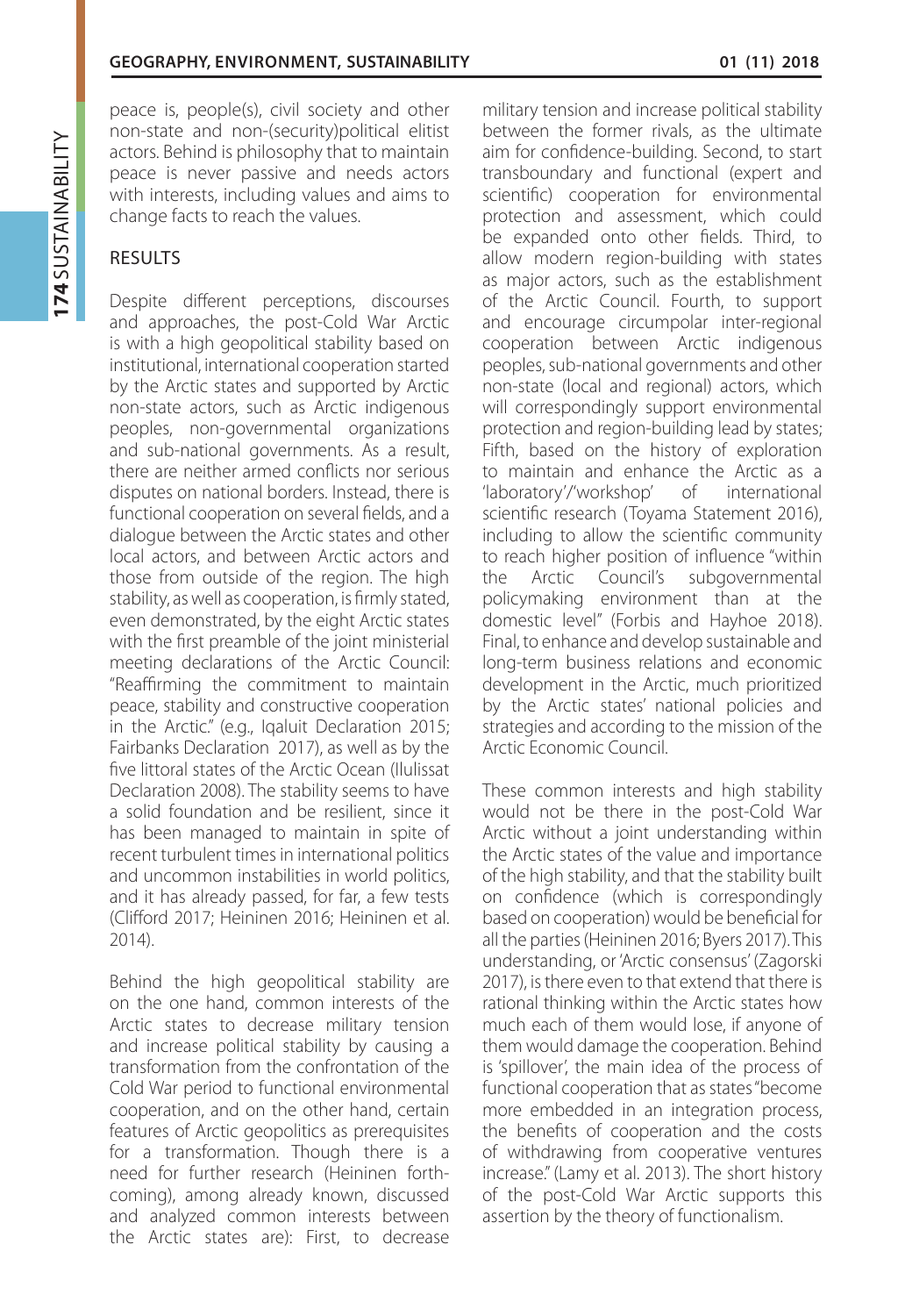Correspondingly, before this cooperation started in the Arctic region there were a few features of Arctic geopolitics, as well as those of Arctic security, which can be interpreted to be preconditions for the current state of high geopolitical stability. They made functional cooperation (for environmental protection) possible and promoted the manmade trans-boundary cooperation, and thus also made the transformation possible in the first place. Later they put the Arctic states' governments carefully to consider the risk and costs if they would lose the high stability. Thus, they created opportunities for the Arctic states to recognize common interests and understand the benefits of them, and at the same time these features were strengthened. Among the features as preconditions for international cooperation and high geopolitical are: First, global nuclear deterrence of the two superpowers - the Soviet Union and the USA – as the original nature of the military and a legacy of the Cold War period. Second, that in the Arctic there were/are neither (armed) conflicts nor serious disputes on state sovereignty or disagreements of national borders between the Arctic states. Third, instead there was/is a high degree of international legal certainty in the Arctic, in particular meaning the UNCLOS and the legally-binding agreements under the auspices of the Arctic Council. Fourth, there were devolution and other soft ways of (the Nordic model of) governance, which were renewed and promoted by innovative legal and political arrangements (The Arctic Yearbook 2017; AHDR 2004). Final, the Arctic states have separated issue areas by leaving issues of 'high' politics out of the joint agenda of the Arctic Council (also Byers 2017), in particular that "the Arctic Council should not deal with matters related to military security" (a well-known foot-note in the Ottawa Declaration 1996). As a result, the agenda setting in the post-Cold War Arctic is flexible.

Following the common interests and the geopolitical features as prerequisites, it is possible – as well as there is a need for further research (Heininen forth-coming) to recognize several special features of the post-post Cold War Arctic as potential new themes of Arctic geopolitics of the 2010s. The first special feature is that Arctic geopolitics

#### **Lassi Heininen Arctic Geopolitics from classical...**

(consisting of traditional and new several factors of geopolitics), as well as Arctic security (including aspects of traditional, environmental and human security), are tightly connected with the environment. Following from this, geopolitics and security in the Arctic context are combined with each other, as the second feature. The third feature of Arctic geopolitics is 'exceptionalism', i.e. the high geopolitical stability of the post-Cold War Arctic based on the institutional cooperation between the Arctic states, and supported by the Arctic Council observer countries, makes the Arctic region exceptional in world politics and IR. Finally, the Arctic is globalized, and thus, the globalized Arctic can be interpreted as a new geopolitical context, which can be interpreted as a potential asset to reformulate a state of world politics with 'uncommon instability' (Heininen 2016).

# Discussion

# From classical to critical geopolitics

Geopolitics is one of the so-called grand theories used in several disciplines, such as (Political) Geography, Strategic studies and IR. It deals with 'Geography', 'Politics' and 'Technology' with an emphasis on the interrelationships between them. 'Classical geopolitics', the original school of thoughts on geopolitics, as well as its sub-theories, is traditionally interpreted to deal with 'physical space', including natural resources, 'power' and a 'state'. In the focus, are the strategic value and control of a physical space, and the power and hegemony connected with a state (Dougherty and Pfaltzgraff, 1990). Here a 'state' refers to the institution of a nation / unified state as a political and administrative entity, or 'polity', as well as the unified state system. 'Power' means both 'might' of, and brute force by, a state, which is, if needed, guaranteed by "unilateral, national(istic), competitive, military power" (Newcombe 1986). In addition, 'technology' plays a relevant role here, as the technology models of geopolitics did in the Cold War Arctic emphasizing the importance of advanced (arms) technology (e.g., airplane, missile and submarine) (Heininen 1991).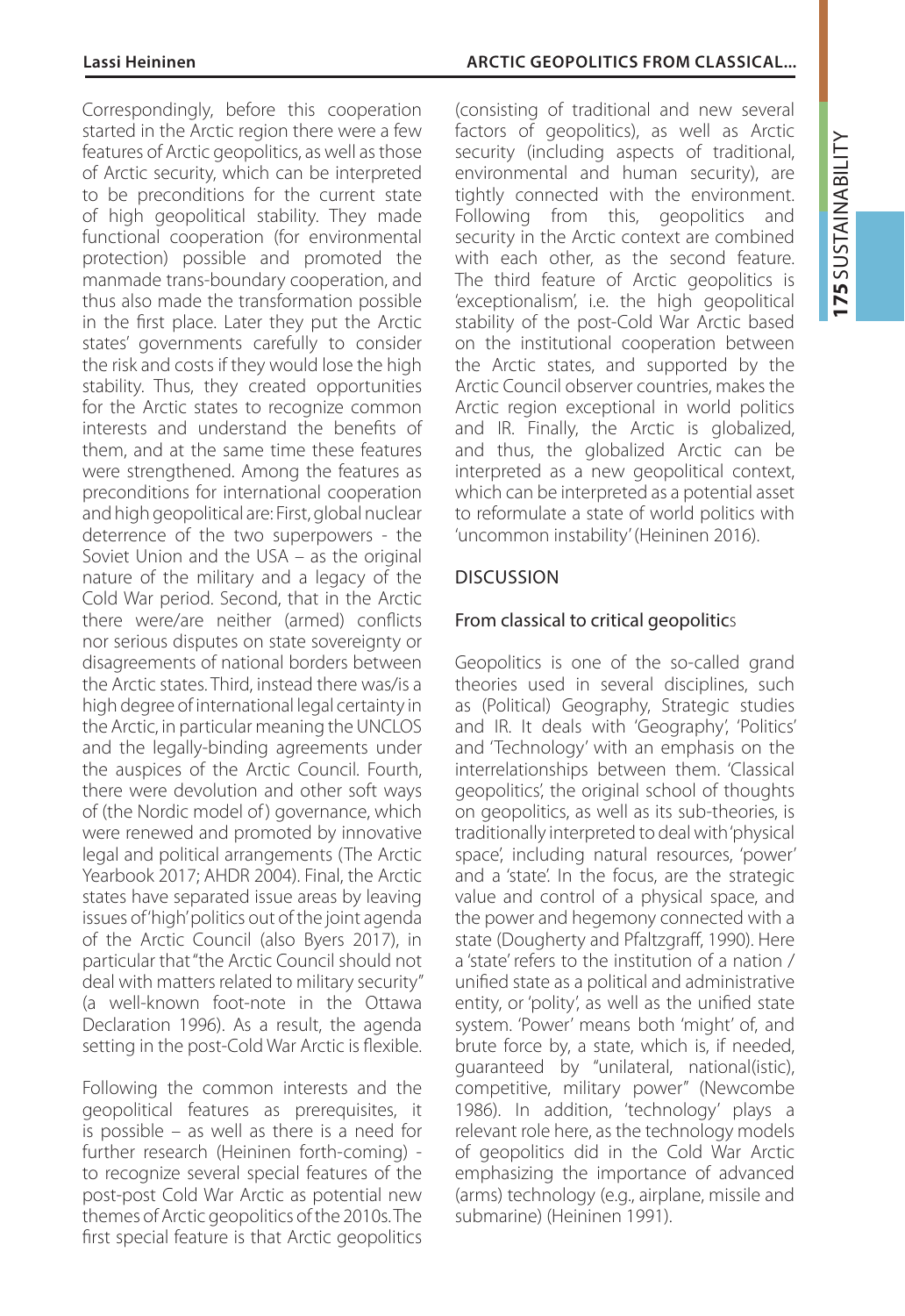Among implementations are the abovementioned technology models, which emphasize the strategic importance, even determination of technology. They are interpreted to be the ultimate precondition – if advanced military technology allowed it to happen, it happened - for the militarization of the Arctic in the 2nd World War and the Cold War (Heininen 1991). The resources models emphasize the strategic importance of natural resources and potential race and emerging conflicts related to their utilization (Dalby 2002), as the other discourse of Arctic geopolitics states. Final, the so-called "Great Game" vision emphasizes the geostrategic importance of Central Asia very high and followed from this, even as determined, there was the hegemony competition of the major powers in the 19<sup>th</sup> and 20<sup>th</sup> centuries and partly still at the early-21<sup>st</sup> century.

These models/visions, as well as geopolitics in general, have largely been applied, as well as misused, in politics within the last hundred years. For example, the Nazi Germany used geopolitics, in particular geopolitical thinking interpreted by Friedrich Ratzel and Karl Haushofer, for its power politics and as an excuse to occupy new territories and resources, 'Lebensraum' (Dougherty and Pfaltzgraff 1990). This much ruined the reputation of geopolitics for decades, and was the reason why geopolitics became almost a taboo in science after the 2<sup>nd</sup> World War. Research on geopolitics was not, however, totally forgotten in the Cold War period, but applied in security and strategic studies, in particular dealing with the maritime strategies of the Soviet Union and the USA in the High North and Arctic waters (e.g. Posen 1987; Miller 1986), as well as arms control and disarmament in the Arctic (Heininen 1991). It was also applied in environmental studies by broadening the scope, for example with an ecological perspective (Dougherty and Pfaltzgraff, 1990). The environment was interpreted to be a geopolitical treat, when states collapse as a result of the explosion of demographic and environmental forces, that the degradation of natural environment causes migration, growth of urban areas, and the consequent disintegration and ethnic conflicts (Kaplan 2002).

Among major (sub)theories of classical geopolitics are the Heartland theory, the Seapower theory and that of Rimland: According to the Heartland theory of Mackinder (e.g. 1904), Russia can be interpreted, or even determined, to control the world, since it controls East Europe and the landmass of Eurasia (the 'Heartland'). It is good to remember that at the time the Arctic Ocean was totally ice-covered and thus, made the huge landmass of Eurasia even bigger. Mahan's Seapower theory (e.g. Mahan 1918) much challenges the Heartland theory and states that who controls, at least, two of the world oceans and has open access into two oceans, controls the world, as did the British Empire and the USA later (interestingly, the Arctic Ocean was neither taken into consideration nor defined as an ocean at the time). Not surprisingly, the USA still much emphasizes the freedom of seas, which is one of the reasons for the USA not to ratify the UNCLOS. Correspondingly, Spykman criticized Mackinder's Heartland theory for overestimating the potential of the Heartland's land mass (Dougherty and Pfaltzgraff 1990), and his Rimland theory (Spykman 1944) emphasizes the strategic importance of the 'Inner Crescent', i.e. the rimland between the heartland and the oceans from the Mediterranian to China. Spykman's theory was a foundation for George Kennan's 'policy of containment' of the Soviet Union, but it has not been applied to the Arctic region consisting of an ocean and two rimlands.

Based on these major theories geopolitics is much to study the spatialization of international politics by major powers and hegemonic states, which understands geopolitics to be concerned "the geography of international politics", especially the relationship between the physical environment and the conduct of foreign policy (Tuathail and Agnew, 1992). Due to the narrow thinking of classical approach, importance of real issues and challenges, such as the environment, people(s) and climate change, were underestimated or neglected. This much sounds like power politics, or what is understood as 'Realpolitik', a traditional understanding of international politics and practice of diplomacy "based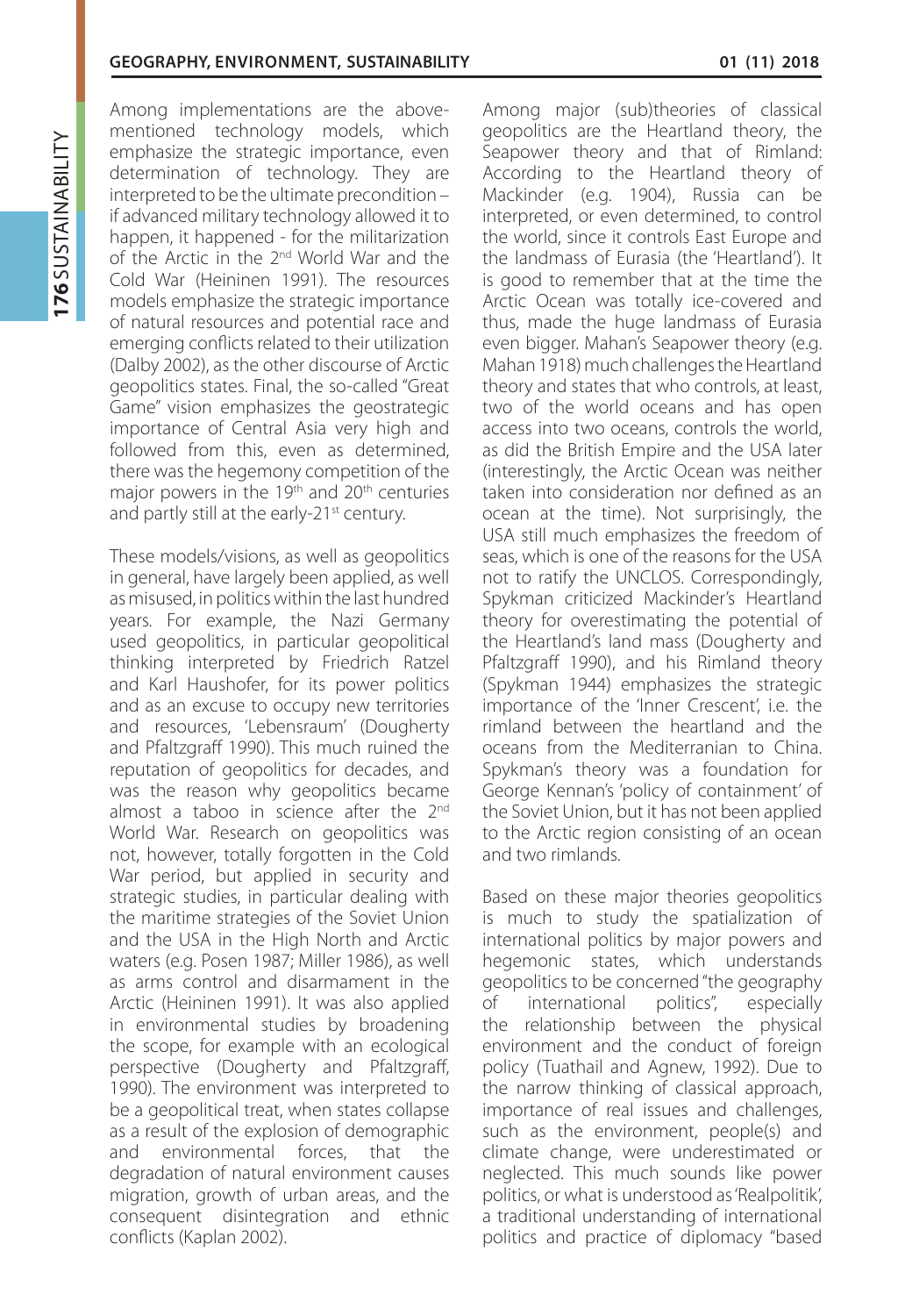on the assessment of power, territory, and material interests, with little concern on ethical realities" (Lamy et al. 2013).

Classical geopolitics was challenges in the 1990s by new and critical approaches that re-conceptualized the traditional definitions and interpretations. In the background was on the one hand, that classical geopolitics interpreted geopolitics as a determined dogma. Geopolitics and its traditional interpretations were not deeply analyzed but more copied from natural sciences, as a state "was seen as a living organism that occupies and that grows, contracts, and eventually dies", or at least as an aggregate-organism (Dougherty and Pfaltzgraff 1990). For example, not to consider the Arctic Ocean as an ocean, but only determined by sea ice, does not take into consideration changes in a nature, i.e. climate change, and that those changes, when they are rapid, have societal impacts and influence politics and policymaking. On the other hand, there was a shift in mindset and cultures due to globalization, as well as change in security premises due to pollution and the consequent environmental awakening, and their impacts to policyshaping and policy-making.

Behind were also indicators of a transition into other kinds of more globalized systems, such as economic integration making 'geoeconomics' strategic, regional or city states as new influential actors (with different interests as nation states), and later the social and economic systems based on the digital world developed with the internet (here the internet as a virtual reality can be seen as an emerging geopolitical space (Vuori, 2017)). These approaches made geopolitics a discursive practice by which to represent international politics as a 'world' characterized by particular types of places, peoples and dramas (Tuathail and Agnew, 1992). Geopolitics was (re)defined as human action not determined, since people give the meaning for 'geo' in social and political activities, they are actors, not 'geo' per se. Following from this, geopolitics could also be defined as a contest or fight, where the relation between geopolitical discourse and geopolitical rhetoric is important (Moisio, 2003).

#### **Lassi Heininen Arctic Geopolitics from classical...**

All in all, redefinition of geopolitics occupied more room with new discourses, and 'new' and 'critical' schools of thought of geopolitics were established. It was the 1990s, when geopolitics had some sort of renaissance in research. For example, 'new geopolitics' as a school of thoughts is keenly related with the growing importance of 'Economics' per se, and economic integration, when after the end of the Cold War period economics took over geopolitics (Ohmae, 1995). Economic integration became more important in international politics and foreign policy, when national economies were not any more strictly regulated by states, influenced by new theories of economics, such as 'New liberalism', but opened for international markets run by trans-national financial and other companies.

The importance of geoeconomics could also be seen in the 1990s among the Arctic states, when after the end of the Cold War the Nordic countries, first joined the European Economic Area (EEA) in 1994, and in 1995 Finland and Sweden joined the ECs / EU (Denmark had joined in 1973). As well as, when Canada and the USA, together with Mexico, established the North America Free Trade Area (NAFTA) in 1996. Or, when the Arctic states showed more interest towards economic activities in the Arctic by establishing joint ventures between Western and Russian companies dealing with exploitation of hydrocarbons in the Russian Arctic, and thus going beyond the geopolitical barriers of the Cold War. For example, there were several negotiations between Russian companies (e.g. Gazprom, Rosneft) and Western companies (e.g. Norsk Hydro, Conoco Inc., Total S.A., Neste Oy) about joint exploitation of oil and gas drilling ventures. The best known of them the Shtokman gas field "became a flagship name for Russian oil and gas development in offshore Arctic conditions. " This flagship status was related to the desire of the state to find new sources of economic stability..." (Goes, 2018). So, when internationally the Shtokman case was seen from the point of view of geoeconomics and a part of new liberalism, nationally in Russia it, was seen as a strategic resource base which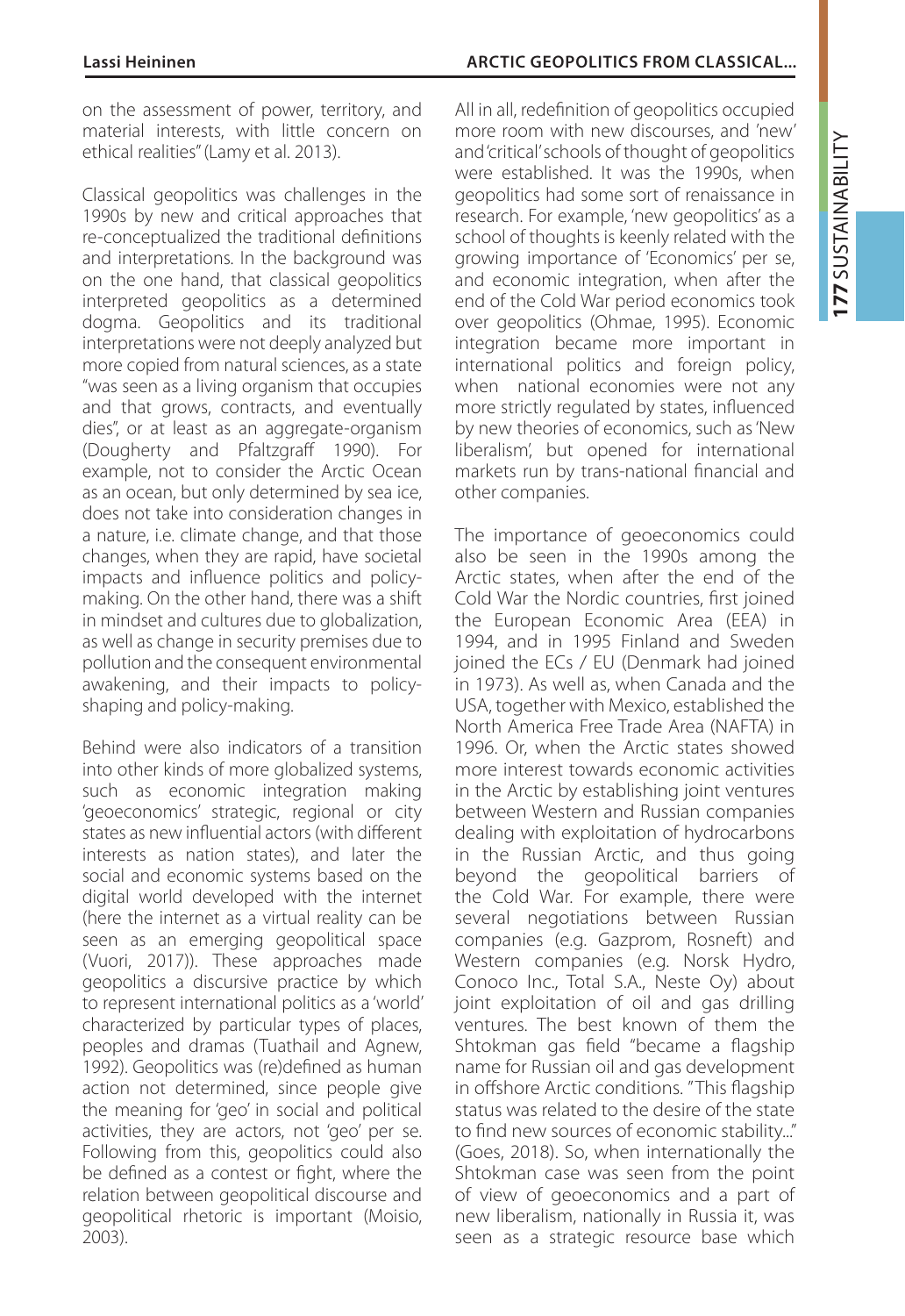provides the means for the socio-economic development of the country.

These new discourses and approaches challenged, as well as problematized, the traditional approaches of geopolitics by having a general understanding that, in addition of physical space, technology and state power, there exit other factors, which deal with values, aims/goals and other immaterial things, as well as interrelations between different factors. Among them are 'social space', 'identity/ies' and 'knowledge', which come together with people(s), indicating that there are other actors as a state (Moisio 2003; Jukarainen 1999). As well as 'cooperation' and 'peace' as means how to change the existing facts and reach your aims. As a result, in addition of more traditional factors, new (immaterial and soft) factors, as well as new actors, were also recognized relevant to geopolitics, and that they - i.e. values and aims, their relations with theories and facts and their interrelations - should be taken into consideration, in particular how to change the facts to reach the values and aims.

## Recent changes of Arctic geopolitics

Based on classical approach of geopolitics (e.g., the technology and resources models, etc..) and its major factors (e.g., physical space, power connected with a state) for the Arctic states – either the eight Arctic states (A8), or the five littoral states of the Arctic Ocean (A5) – sovereignty, power over resources and resource governance, and economic interests are still important. They do, however, also take into consideration fundamental changes in the Arctic and Arctic geopolitics due to globalization and global impacts, such as climate change, within the Arctic region. Indeed, climate change, and long-range pollution earlier, have clearly shown, even manifested, the strategic importance of the environment, and that it has become an important (new) geopolitical factor as a value with aims to change it (either via mitigation or adaptation) (Heininen 2013). One of the weaknesses of the traditional approach of geopolitics is a lack to recognize the environment as a value, and that quality

| 'Classical' geopolitics:                                                                                                                   | 'Critical' geopolitics:                                                                                                                                                                                                                                                                                                                                                                                                                             |
|--------------------------------------------------------------------------------------------------------------------------------------------|-----------------------------------------------------------------------------------------------------------------------------------------------------------------------------------------------------------------------------------------------------------------------------------------------------------------------------------------------------------------------------------------------------------------------------------------------------|
| Traditional and narrow interpretation of<br>'Geo' + 'Politics';                                                                            | Goes beyond 'Realpolitik' and challenges<br>mainstream thinking;                                                                                                                                                                                                                                                                                                                                                                                    |
| Reflects exploration, state sovereignty,<br>hegemony and force;                                                                            | Reflects sophisticated power and<br>recognizes knowledge as power;<br>Factors: in addition those of classical                                                                                                                                                                                                                                                                                                                                       |
| Factors: physical space + natural resources<br>technology, power/force by the state (e.g.<br>the Resource models and Technology<br>models) | geopolitics identity/ies, images, knowledge,<br>'politicization' of physical space (the<br>environment), and in addition of the state<br>several actors (including people(s) and civil<br>society).                                                                                                                                                                                                                                                 |
| Critical how power transformation happens:<br>12 times of 16 a war has occurred when a<br>rising power defeat (Allison, 2017).             | From classical geopolitics to critical<br>geopolitics indicates and reflects the<br>movement from determined, disciplinary<br>theories towards different discourses and<br>interpretations ('politicization' of physical<br>space), from power politics to knowledge<br>(wicked problems), from centralized to<br>subsidiarity (devolution), from national<br>to local and global (globalism), and from<br>material to immaterial (digitalization). |

## **Table 1. Differences between 'Classical' and 'Critical' Geopolitics and Their Factors**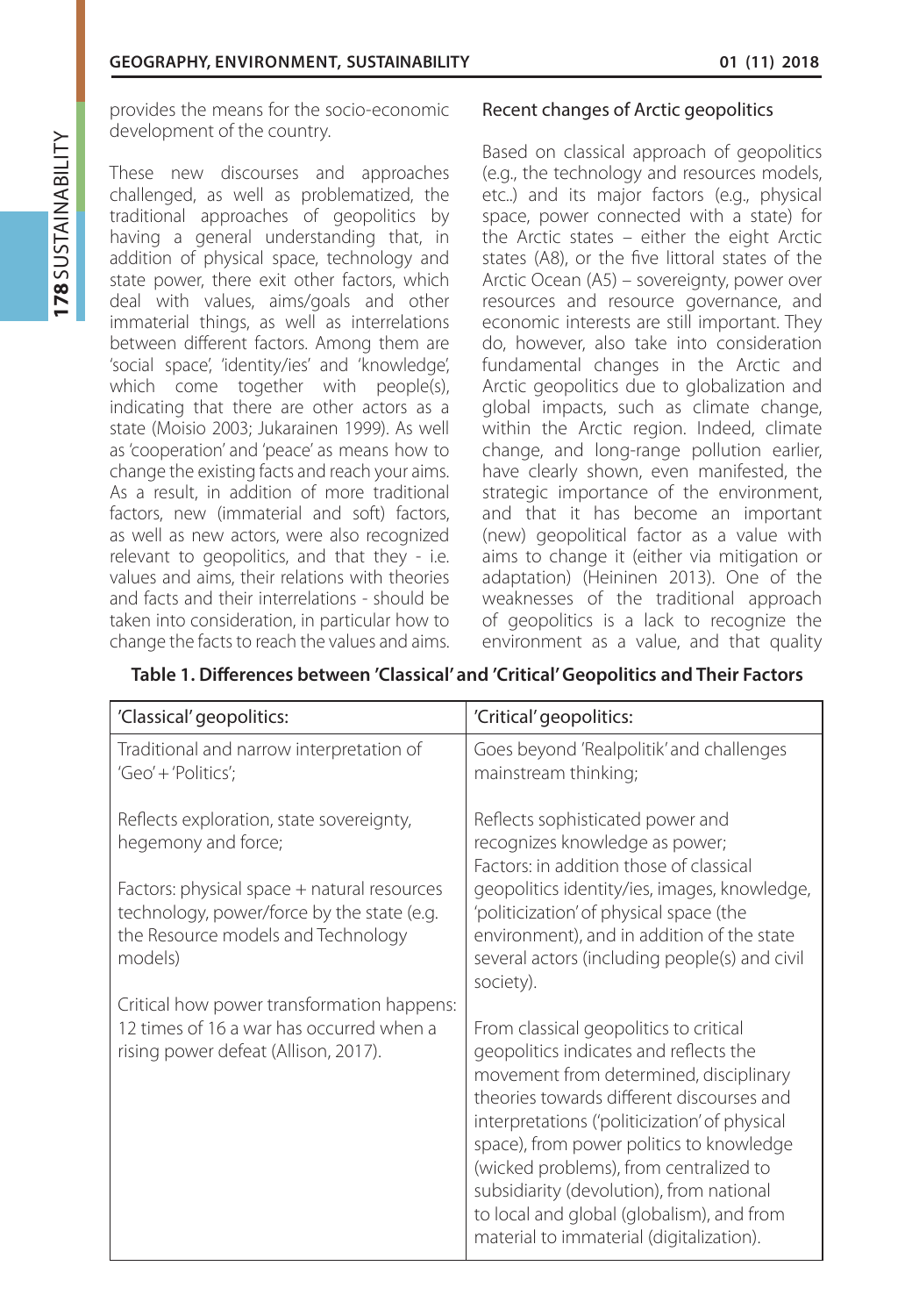(of the environment) matters, in addition of interpreting the environment only as physical space with natural resources. The irony here is that geopolitics is defined as one of the major environmental theories (Dougherty and Pfaltzgraff 1990).

Unlike, critical geopolitics recognizes new factors, such as identities, knowledge, stability, as well as takes into consideration other actors, indigenous and other peoples, civil societies and sub-national governments, as well as their interests, are in focus. Based on that it is needed to have a more holistic and multi-dimensional approach and solid description of the twenty-first century's globalized Arctic region. Further, the multidimensional and multi-functional nature of Arctic geopolitics includes, for example, that there are more sophisticated factors and several actors with their identities have taken into consideration. Further, that identity matters and much deals with livelihoods, and that pollution impacts heavily and kills thousands, and that climate change threatens peoples' traditional livelihoods. This approach refers to critical geopolitics including the following aspects: first, to take into consideration rapid climate change and long-range pollution which together with an increase in extractive industries create a real wicked problem in the Arctic; second, based on the COP 21 Paris Agreement and the related pressure to reduce  $CO<sub>2</sub>$  emissions, freeze new investments in (offshore) oil and gas drilling (e.g. Shell's decision to withdraw from the Beaufort Sea) and develop renewable energy resources in the Arctic; third, to (re)define who are relevant (international) actors and stakeholders in Arctic geopolitics and regional (resource) development, and in particular what is the position of the Arctic states and state-related actors there.

Controversial or not, those traditional factors of geopolitics - physical space, natural resources, technology and power of a state – are still present and relevant in the Arctic and Arctic geopolitics: The Arctic is a geographical region with a unique ecosystem, large marine nature and ice covered seas. The Arctic is (still) interpreted as a resource storehouse due to its rich

#### **Lassi Heininen Arctic Geopolitics from classical...**

natural resources, such as hydrocarbons and other minerals (USGS 2008), fishes and other marine animals, forests. Though it might sound as a cliché, this is the de facto reason for mass-scale utilization of resources, and that resource exploitation has been emphasized in the national strategies and policies of all Arctic states. Following from this, it is justified to argue that the resource models are still relevant and applied in the Arctic. The technology models are also relevant, though not emphasized in the national strategies. The heavy military structures, mostly nuclear weapon systems of Russia and the USA, are deployed in the region due to their global deterrence (Wezeman 2012), which is also a reason for no real nuclear disarmament, yet, in the Arctic.

Unlike, critical geopolitics recognizes several factors, and that there are several actors, which influence Arctic geopolitics. One of the new factors is an 'actor' per se, i.e. the fact that there are other actors as a/the 'state', people(s) and civil societies, and Indigenous peoples without their own state (Abele and Rodon 2007). The agent-based modeling emphasizes the importance of actors but forgets the importance of their interests, though actors always come with interests, and interests much deal with values. Indeed, the post-Cold War Arctic geopolitics is influenced by an increasingly dense network of transnational actors, including Indigenous peoples (organizations) energetically emphasizing their cultural and political identities and redefining sovereignty (Inuit Declaration 2009), subnational governments in charge of regional development seeking collaboration both within and beyond national borders, NGOs with concerns and ambitions to shape the discourse, and academic communities producing knowledge, thus shaping our understanding of the region.

Closely related with (Indigenous) peoples and civil societies (geographical) knowledge is a format of power, which is relevant, and should take into consideration (Moisio, 2003). The more critical factor climate change, in particular its global nature, has become, the more important format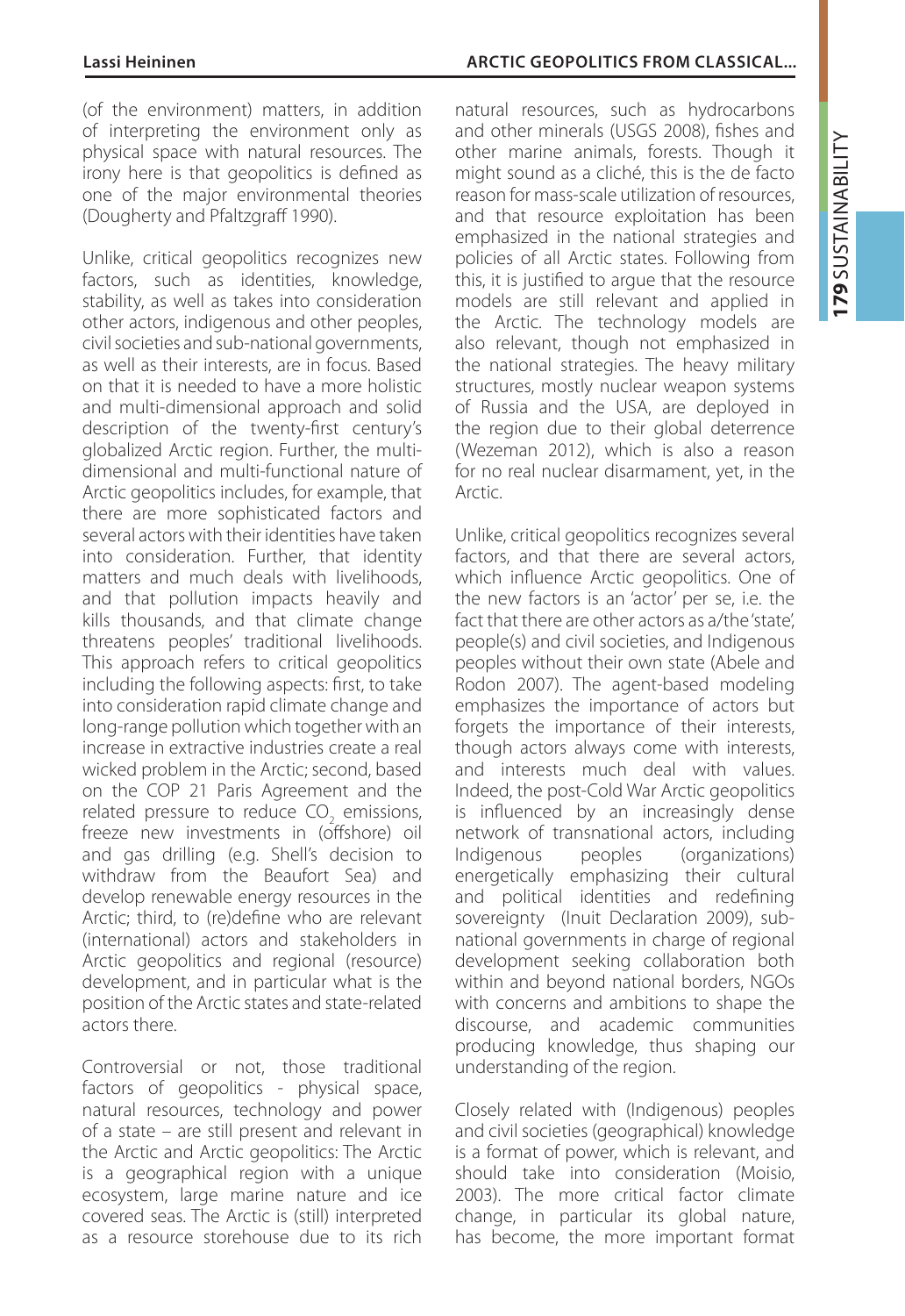of power, or influence, knowledge on climate and the environment has become. Therefore, in Arctic research traditional or indigenous environmental knowledge (TEK) has already some time been recognized by Western science (Toyama Statement, 2016; Agreement of Science Cooperation, 2017).

Following from this, power does not, any more, mean only 'hard' power, political or economic power and military force, and more importantly, there is influence, which can be transferred into power. Though the air is, every-now-and-then, full of misand disinformation, conspiracy theories, manipulation and falsification, and these are not only phenomena of the era of the internet and social media, power based on influence is more based on knowledge and communications. Finally, to have identity, knowledge and other immaterial values as geopolitical factors, as well as indigenous peoples as actors, there is a growing concern on a state (quality) of the environment and that of climate. As critical approaches of geopolitics, this means to politicize a physical space. Indeed, the post-Cold War Arctic is been highly politicized, though not re-militarized, by more soft and sophisticated ways than was the militarization in the Cold War.

If in the 2<sup>nd</sup> WW geopolitics was misused, in the Arctic of the 2010s it is often misunderstood, in particular in media reports and also by policy-makers, and understood narrowly to mean traditional approach (classical) geopolitics. Fortunately, so far this has come with less harmful consequences causing mostly misinformation and confusion, though it has put the established international Arctic cooperation into a test. Actually, geopolitics influences, or the influence is seen in, the post-Cold War Arctic by several and different ways: from the presence of the nuclear weapon systems (as a legacy of classical geopolitics of the Cold War), and an emphasis on sovereignty by the littoral states of the Arctic Ocean (as a legacy of state and state power) to responses of non-state actors on a state of the environment (as an example of politicization of the Arctic region) and those of governments to new security threats (as an evidence of a shift in security premises) due to impacts of long-range pollution and global warming, as well as to growing global

| Cold War's geopolitics:                                                                                                                                                        | Transition period's<br>(1980s-1990s) geopolitics:                                                                                                                                                                                                                                                                                                                                                    | Post-Cold War's geopolitics:                                                                                                                                                                                                                                                                                                                                                                                                                                                                                                          |
|--------------------------------------------------------------------------------------------------------------------------------------------------------------------------------|------------------------------------------------------------------------------------------------------------------------------------------------------------------------------------------------------------------------------------------------------------------------------------------------------------------------------------------------------------------------------------------------------|---------------------------------------------------------------------------------------------------------------------------------------------------------------------------------------------------------------------------------------------------------------------------------------------------------------------------------------------------------------------------------------------------------------------------------------------------------------------------------------------------------------------------------------|
| Dominated by militarization:<br>the military (the nuclear<br>weapon systems);<br>technology, state hegemony<br>and power game $=$<br>mostly based on classical<br>geopolitics. | Dominated by<br>environmental degradation<br>and transboundary<br>cooperation: long-range<br>pollution, nuclear accidents<br>and growing concern<br>on the environment;<br>international cooperation<br>on environmental<br>protection and research;<br>self-consciousness and<br>circumpolar cooperation by<br>Indigenous peoples = based<br>on new and more critical<br>approaches of geopolitics. | Dominated by climate<br>change and hype of<br>exploitation: pollution<br>& rapid climate change<br>(e.g. food safety); hype of<br>mass-scale exploitation<br>and increase of economic<br>activities ('geoeconomics');<br>importance of state<br>sovereignty and energy<br>security; high geopolitical<br>stability and firm<br>transboundary cooperation<br>(exceptional); scientific and<br>traditional knowledge (on<br>climate and environment)<br>as a new format of power $=$<br>based on critical geopolitics<br>and globalism. |

#### **Table 2. Major Stages of Arctic Geopolitics**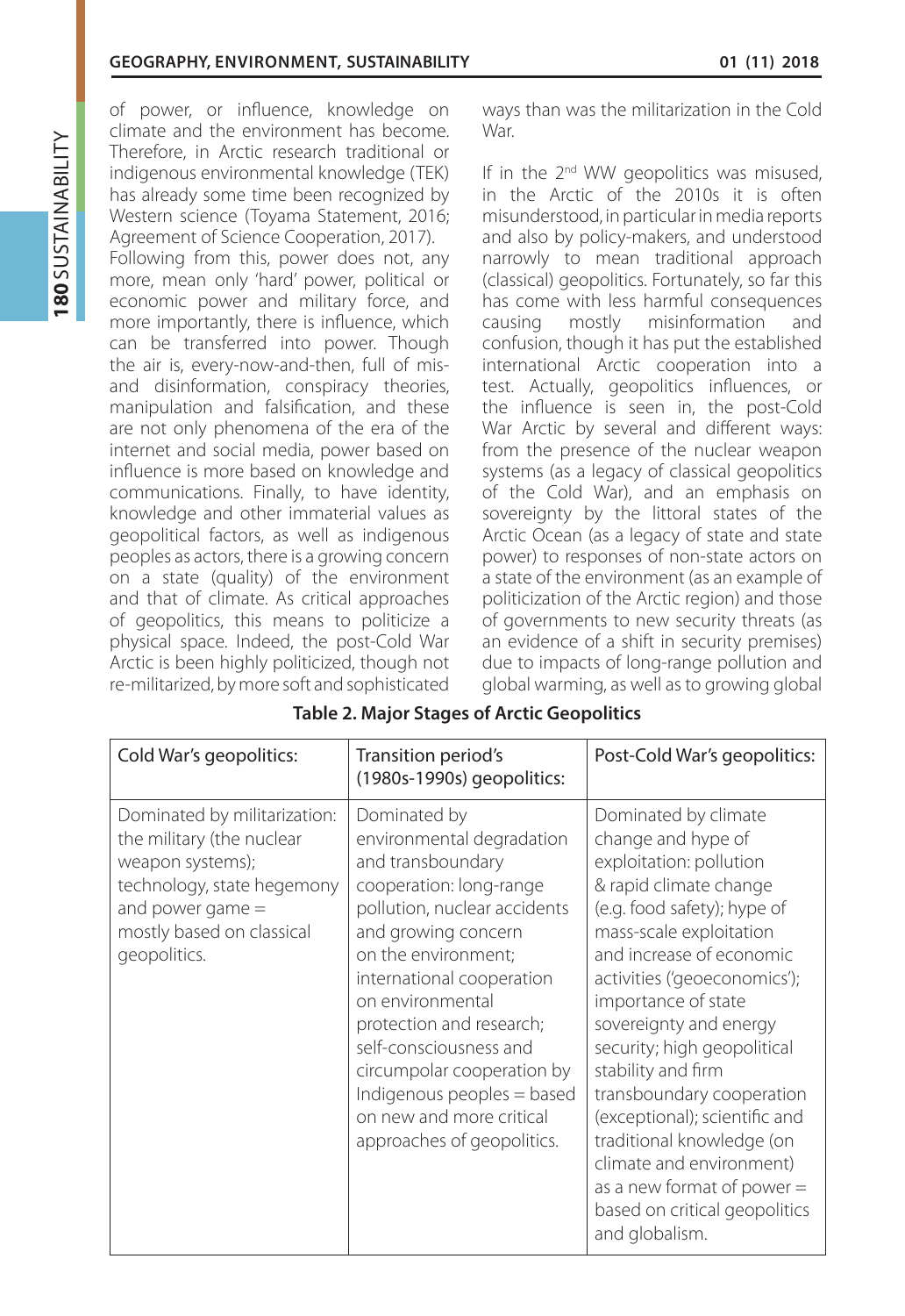interest towards, and influence in, the Arctic (as critical approaches of geopolitics).

In contrast to traditional approach, a comprehensive description with holistic approach of the twenty-first century's Arctic geopolitics includes comprehensive coverage of the approaches of both classical (Cold war) and critical (post-Cold war) geopolitics, i.e. "the history and identity of a 'geopolitical' Arctic and the contemporary triangle of Arctic geopolitics: rights, interests and responsibilities" (Raspotnik, 2016). For example, to (re)place the Arctic within the context of global multi-dimensional change, and explore worldwide implications would give a chance to define the global Arctic as a new geopolitical context. A state of Arctic geopolitics at the post-Cold War era is much with this kind of comprehensive approach including identities, rights and responsibilities, as well as (traditional) knowledge and stability-building (Heininen 2016).

# Conclusions

At the early-21<sup>st</sup> century the Arctic region plays a key role in the global ecosystem and bio-geophysical processes that are heavily impacted by climate change and other global changes, and are closely integrated with current global economics and related energy security dynamics, as they relate to world politics. Long-range pollution was the first trigger, which caused a change in security premises and a paradigm shift, and made environmental protection as the first field of functional cooperation between the eight Arctic states. It was followed by the rapid warming of Arctic climate. These were wake-up calls to the Arctic states of growing concern on a state of the environment by non-state actors, such as indigenous peoples, (I)NGOs, scientists and scholars to start environmental cooperation. These were behind the first special feature of Arctic geopolitics from the point of view of critical approach of geopolitics.

Followed from the functional cooperation for environmental protection by the Arctic states, there was a significant change in

#### **Lassi Heininen Arctic Geopolitics from classical...**

Arctic geopolitics from the confrontation of the Cold War period to transboundary cooperation at the 21st century. Due to this institutionalized Arctic cooperation there is high geopolitical stability and the region is neither overtly plagued by military conflicts nor disarmament, though the nuclear weapon systems of Russia and the USA are still been deployed there. International Arctic cooperation, under the auspices of the Arctic Council and between the Arctic states and the Arctic Council observer countries continues, so far, after passing a few tests of growing tension between Russia and the West, as well as the consequent sanctions and counter-sanctions. This exceptionalism is another special feature of Arctic geopolitics (from the point of view of critical approach of geopolitics).

Behind are on the one hand, common interests starting from the ultimate aim to decrease military tension and increase political stability using functional cooperation on environmental protection, due to pollution (in particular nuclear safety), and region-building as the main means. On the other hand, certain features of the Arctic were prerequisites for stability-building, such as the original global nature of the military, firm state sovereignty, high degree of legal certainty, and separation of certain issue areas, in particular that military-security, on the agenda of the Arctic Council. Followed from this, first conclusion of this article is that the high Arctic geopolitical stability is conscious and manmade (by the Arctic states). It also seems to be resilient, since it has passed a few tests, and big geopolitical changes, such as the self-governing status of Greenland, could be executed in a calm and peaceful manner with full agreement of a state and sub-national government.

Another conclusion, as well as a scientific finding, is that based on the common interests and the preconditions there are certain (existing or emerging) features of Arctic geopolitics: First, that geopolitics and security are tightly connected with the environment, and second that geopolitics and security are been combined with each other in the Arctic context. The third feature of Arctic geopolitics is that the Arctic is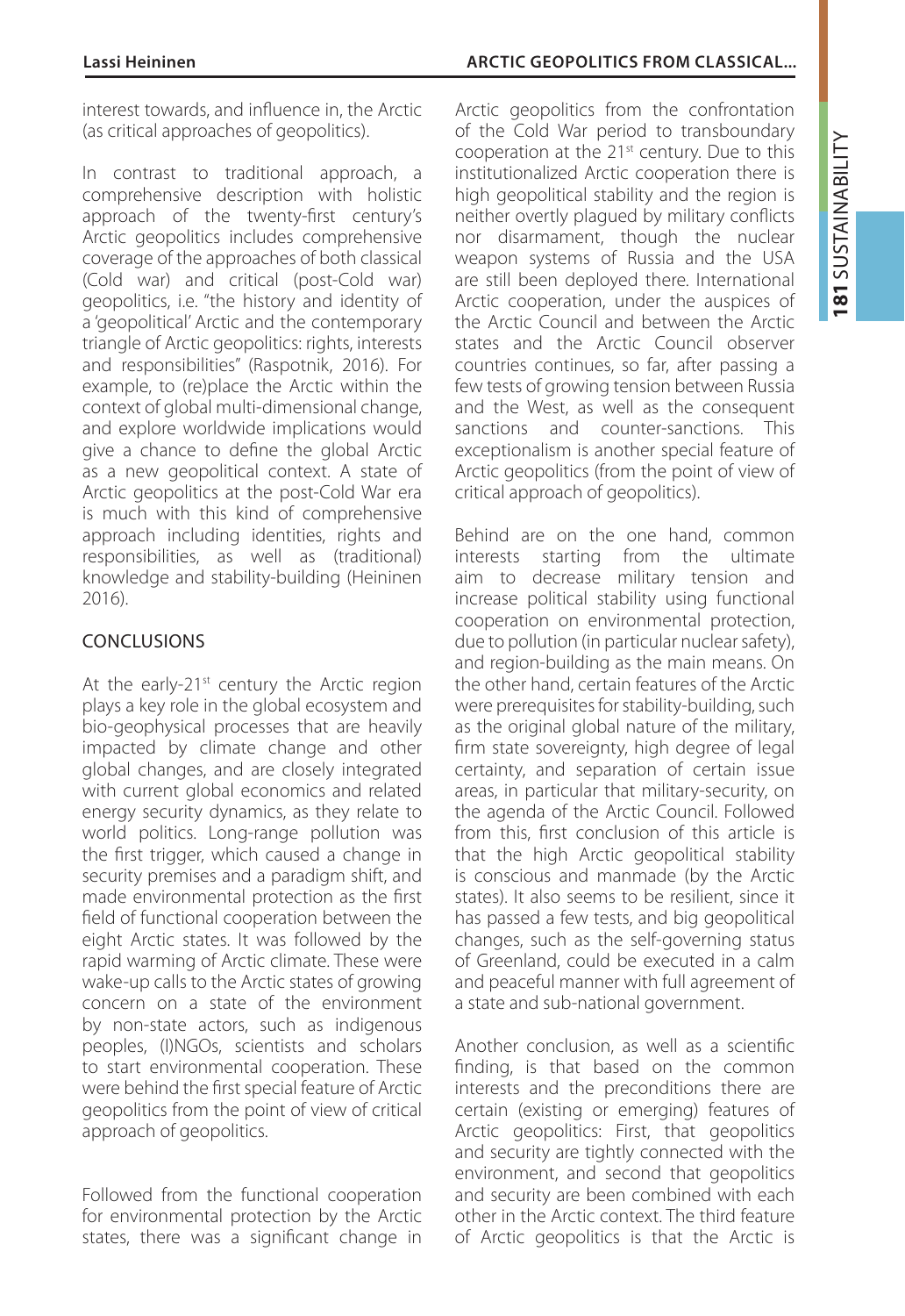globalized. The final one is that the high geopolitical stability, as a common interest of the Arctic states and their joint efforts to maintain it, makes the globalized, stable Arctic region exceptional in world politics and IR. This can been interpreted as a potential asset to (re)formulate world politics of turbulent times and with 'uncommon instability' and IR. These special features can

be interpreted as new themes, or trends, of the post-post Cold War's Arctic geopolitics. When to interpret them as trends, there is an opportunity for a paradigm shift in approaches of geopolitics, if to aim to change the facts in order to reach the values, i.e. how to understand politics and power and make peaceful transformation to happen.

# **REFERENCES**

Abele F. and Rodon T. (2007). "Inuit Diplomacy in the Global Era: The Strengths of Multilateral Internationalism." Canadian Foreign Policy, (13)3 (2007), pp. 45-63.

Ackren M. (2014). "Greenlandic Paradiplomatic Relations." Security and Sovereignty in the North Atlantic. Basingstoke: Palgrave Macmillan, Palgrave Pivot, 42-61.

AHDR (2004). Arctic Human Development Report, AHDR 2004. Akureyri: Stefansson Arctic Institute.

The Agreement on Enhancing International Arctic Scientific Cooperation (2017). Signed on 11 May 2017 by the Arctic States.

Allison G. (2017). High stakes: Can Trump and Xi avoid war and strike a North Korea deal? TIME, April 17, 2017, pp. 8-9.

The Arctic Yearbook 2017 – "Change and Innovation in the Arctic: Policy, Society & Environment." Eds. by L. Heininen, H. Exner-Pirot & J. Plouffe. [online] Thematic Network on Geopolitics and Security, and Northern Research Forum. Available at: http://www. arcticyearbook.com

The Arctic Yearbook 2015 "Arctic Governance and Governing." Eds. by L. Heininen, H. Exner-Pirot and J. Plouffe. [online] Thematic Network on Geopolitics and Security, and Northern Research Forum. Available at: http://www.arcticyearbook.com

Borgerson S.G. (2008). "Arctic Meltdown: The Economic and Security Implications of Global Warming". Foreign Affairs, March/April 2008.

Byers M. (2017). Crises and international cooperation: an Arctic case study. International Relations 2017, Vol. 31(4) 375-402.

Byers M. (2013). International Law and the Arctic. Cambridge, UK: Cambridge Studies in International and Comparative Law.

Clifford R. (2017). How has cooperation in the Arctic survived Western-Russian geopolitical tension? Available at: http://pagebuilder.arctic.arcpublishing.com/pb/voices/ analysis/2017/01/04/how-has-cooperation-in-the-arctic-survived-western-russiangeopolitical-tension/

Dalby S. (2002). "Environmental Security." Borderlines, Volume 20. Minneapolis: University of Minnesota Press.

Dougherty J.E. and Pfaltzgraff R.L. Jr. (1990). Contending Theories of International Relations. A Comprehensive Survey. Third Edition. USA: Harper Collins Publishers.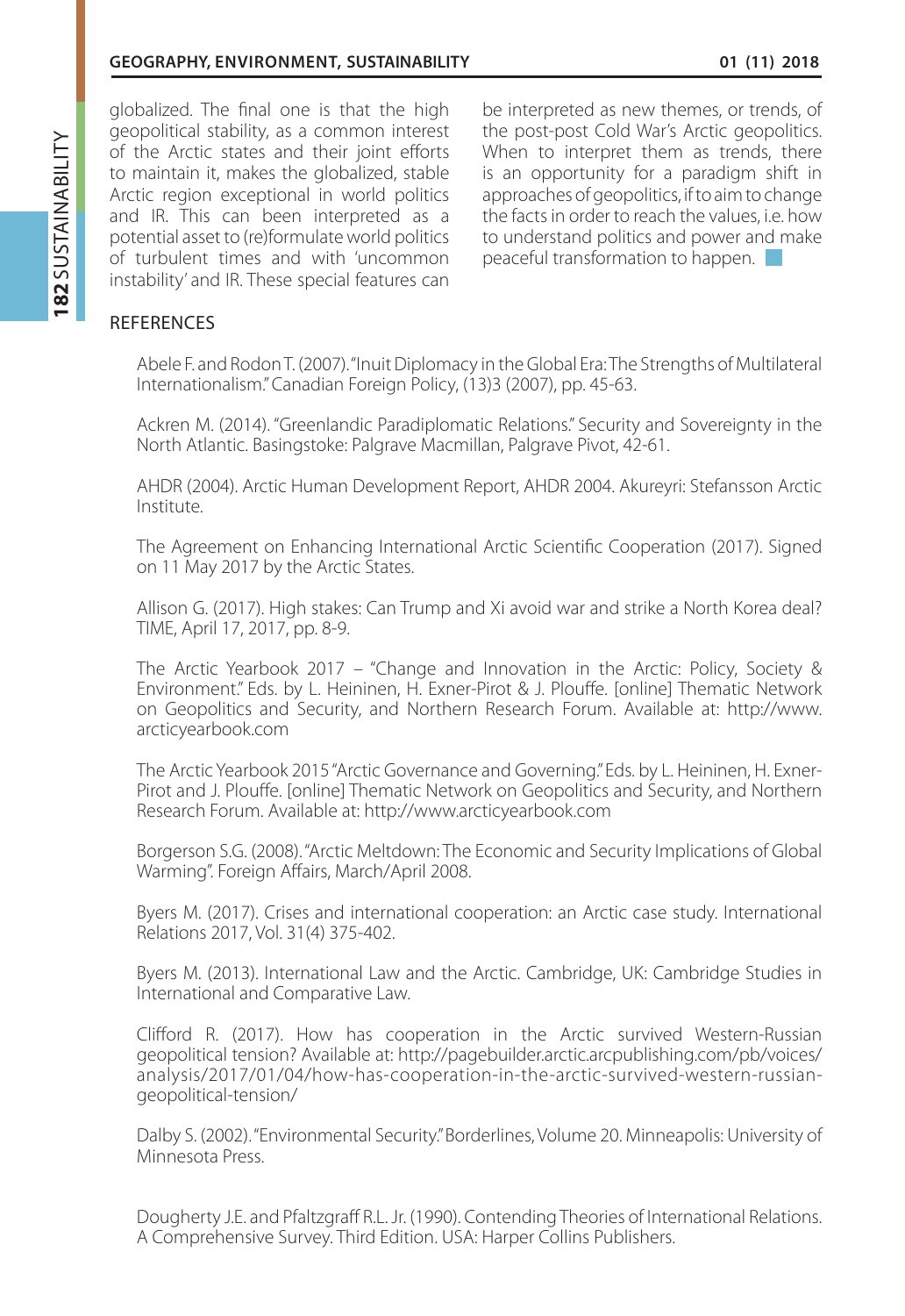Fairbanks Declaration (2017). Fairbanks Declaration On the Occasion of the Tenth Ministerial Meeting of the Arctic Council. (mimeo)

Forbis R.Jr. and Hayhoe K. (2018). "Does Arctic Governance hold the key to achieving climate policy targets?" Environmental Research Letters 13 [online] (2018) 020201 Available at: https://doi.org/10.1088/1748-9326/aaa359

Goes M. (2018). An interview in a phone by L. Heininen in 8 March 2018. Personal notes.

Gorbachev M. (1987). The Speech in Murmansk at the ceremonial meeting of the occasion of the presentation of the Order of Lenin and the Glod Star Medal to the city of Murmansk, October 1, 1987. Moscow: Novosti Press Agency.

Harle V. (2003). "Onko kriittinen geopolitiikka kriittistä tiedettä? Muuttuva geopolitikka. Eds. by V. Harle and S. Moisio. Tampere: Gaudeamus, pp. 17-35.

Heininen L. (forth-coming). "Special Features of Arctic Geopolitics – a potential asset for world politics?" GlobalArctic Handbook. Eds. by M. Finger & L. Heininen. Springer. (will be published in autumn 2018)

Heininen L. (2016). "Security of the Global Arctic in Transformation – Changes in Problem Definition of Security". Future Security of the Global Arctic. State Policy, Economic Security and Climate. Ed. by Lassi Heininen. Basingstoke: Palgrave Macmillan, Palgrave Pivot, 2016, pp. 12-34.

Heininen L. (2014). "Northern Geopolitics: Actors, Interests and Processes in the circumpolar Arctic." Polar Geopolitics: Knowledges, Resources and Legal Regimes. Edited by Richard C. Powell and Klaus Dodds. Edward Elgar: Cheltenham, UK and Northampton, Massachusetts, 2014, pp. 241-258.

Heininen L. (2013). "'Politicization' of the Environment: Environmental Politics and Security in the Circumpolar North." The Fast-Changing Arctic: Rethinking Arctic Security for a warmer World. Edited by Barry Scott Zellen. Calgary: University of Calgary Press, pp. 35-55.

Heininen, L. (2011). "Arctic Strategies and Policies - Inventory and Comparative Study." Akureyri: The Northern Research Forum & The University of Lapland. August 2011.

Heininen L. (2010). "Pohjoiset alueet muutoksessa – geopoliittinen näkökulma (The High North in a Change – Geopolitical point of view)." Politiikka 1 / 2010, pp. 5-19.

Heininen L. (2004). "Circumpolar International Relations and Geopolitics." In: AHDR (Arctic Human Development Report) 2004. Akureyri: Stefansson Arctic Institute, pp. 207-225.

Heininen L. (1991). "Sotilaallisen läsnäolon ympäristöriskit Arktiksessa - Kohti Arktiksen säätelyjärjestelmää." Tampere Peace Research Institute. Research Report No. 43. Tampere: Tampereen yliopisto.

Heininen L. and Finger M. (2017). "The 'Global Arctic' as a New Geopolitical Context and Method." Journal of Borderlands Studies, 2017. [online] Available at: https://doi.org/10.108 0/08865655.2017.1315605 (downloaded at 05:37 04 December 2017)

Heininen L. and Southcott C., ed. (2010). The Circumpolar North and Globalization. Fairbanks: University of Alaska Press.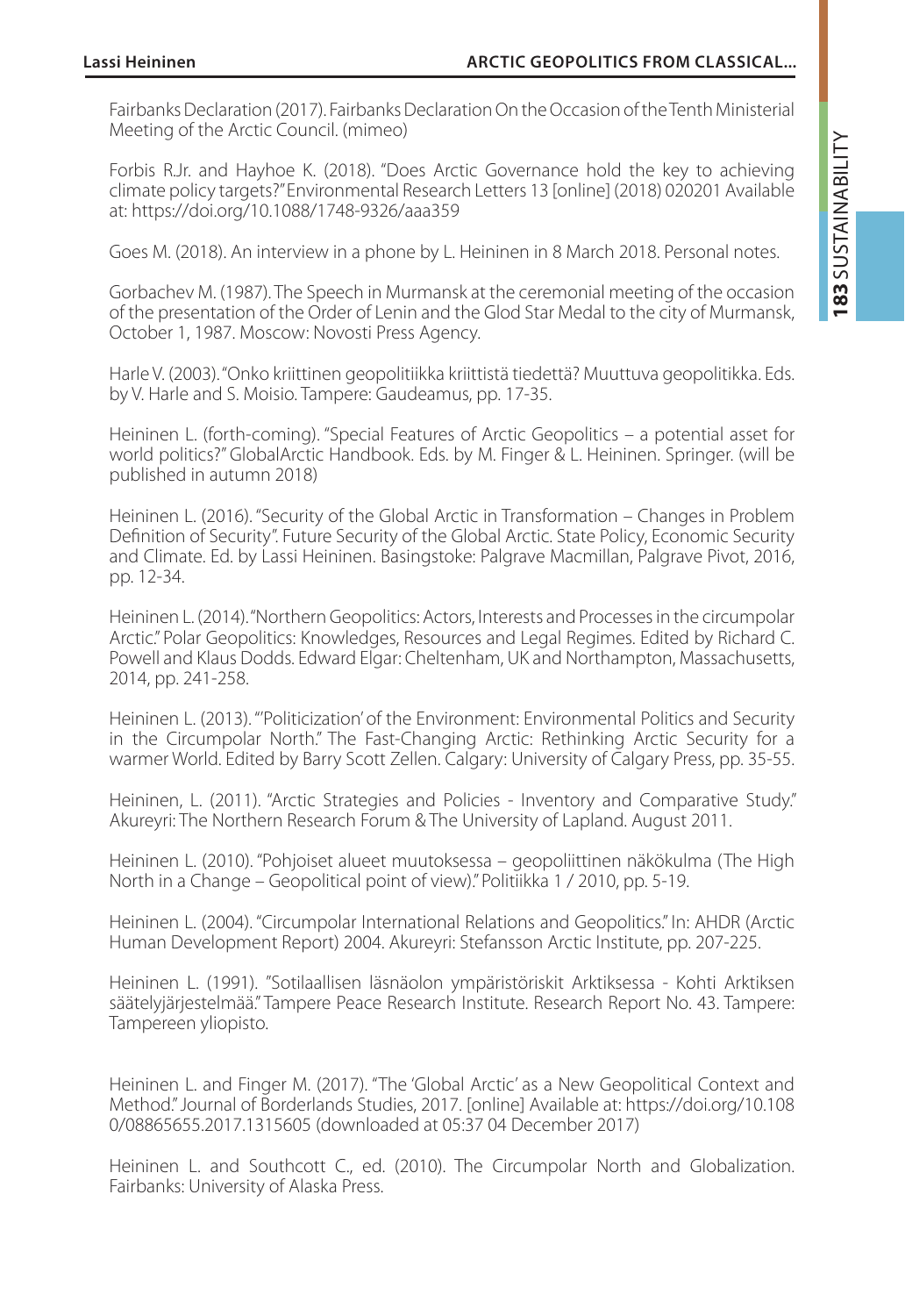Heininen L., Sergunin A. and Yarovoy G. (2014). "Russian Strategies in the Arctic: Avoiding a New Cold War." The Valdai Discussion Club, Grantees Report. Moscow, Russia, September 2014. Available at: www.valdaiclub.com. Accessed on 22nd of October 2014.

Hoogensen Gjörv G., Bazely D.R., Goloviznina M. and Tanentzap A.J., eds. (2013). Environmental and Human Security in the Arctic. Tonbridge, Kent: Routledge and Eartscan from Routledge.

Inuit Declaration (2009). A Circumpolar Inuit Declaration on Sovereignty in the Arctic." adopted by the Inuit Circumpolar Council.

The Ilulissat Declaration (2008). Arctic Ocean Conference – Ilulissat, Greenland, 27-29 May 2008. (mimeo)

Iqaluit Declaration (2015). On the occasion of the Ninth Ministerial Meeting of the Arctic Council. Iqaluit, Canada, 24 April 20015. (mimeo)

Jukarainen P. (1999). "Norden is Dead - Long Live the Eastwards Faced Euro-North. Geopolitical Re-making of Norden in a Nordic Journal." Cooperation and Conflict, vol. 34(4), pp. 355-382. SAGE Publications.

Kaplan R.D. (2002). The Coming Anarchy. Shattering the Dreams of the Post Cold War. USA: Random House.

Keil K. and Knecht S., ed. (2017). Governing Arctic Change. Global Perspectives. London: Palgrave Macmillan.

Käpylä J. and Mikkola H. (2015). On Arctic Exceptionalism. Critical reflections in the light of the Arctic Sunrise case and the crisis in Ukraine. The Finnish Institute of International Affars, FIIA Working Paper, April 2015.

Lamy S.L., Baylis J., Smith S., Owens P. (2013). Introduction to Global Politics. New York, Oxford: Oxford University Press. Second Edition.

Mackinder H.J. (1904). The Geographical Pivot of History. The Geographical Journal, Vol. XXIII. No. 4, April 1904, pp. 421-444.

Mahan A.T. (1918). The Influence of Sea Power upon History 1660-1783. Boston.

Miller S. (1986). The Maritime Strategy and Geopolitics in the High North. September 1986. (mimeo)

Moisio S. (2003). "Geopolitiikka kamppailuna". Muuttuva geopolitikka. Eds. by V. Harle & S. Moisio. Tampere: Gaudeamus, pp. 93-109.

Murray R.W. and Nuttall A.D., ed. (2014). International Relations and the Arctic. Understanding Policy and Governance. Amherst, New York: Cambria Press. Newcombe H. (1986). "Collective Security, Common Security and Alternative Security: A Conceptual Comparison." Peace Research Reviews, 10(3), pp. 1-8, 95-99.

NGP Yearbook 2011, "Sustainable Development in the Arctic region though peace and stability" (2012). Nordia Geographical Publications, Volume 40: 4.2012. Tornio: Geographical Society of Northern Finland.

Ohmae K. (1995). The End of the Nation State. The Rise of Regional Economics. New York: The Free Press.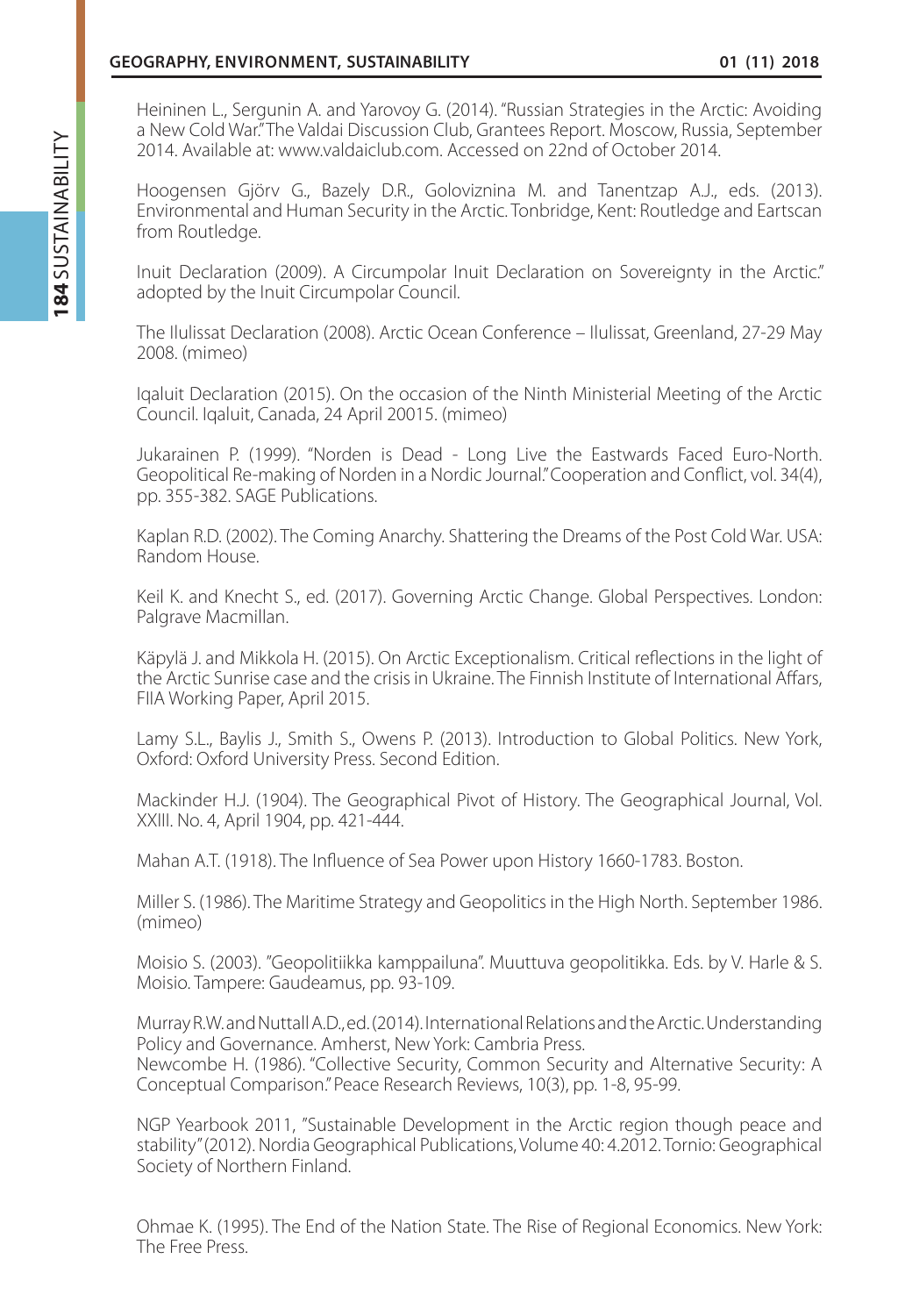Ottawa Declaration (1996). Declaration on the Establishment of the Arctic Council. Ottawa, Canada – September 19, 1996. (mimeo)

Posen B. (1987). U.S. Maritime Strategy: a dangerous game. Bulletin of Atomic Scientists, Vol. 43. No. 7, September 1987, pp. 24-29.

Powell R.C. and Dodds K., ed. (2014) Polar Geopolitics: Knowledges, Resources and Legal Regimes. Cheltenham, UK and Northampton, Massachusetts: Edward Elgar.

Raspotnik A. (2016). The European Union and its Northern Frontier: European Geopolitics and its Arctic Context. PhD. Universität zu Köln, Deutscland.

Spykman N.J. (1938). Geography and Foreign Policy I. The American Political Science Review, Vol. 32, Issue 1.

Spykman N.J. (1944). The Geography of Peace. New York.

Steinberg P.E., Tasch J. and Gerhardt H., ed. (2015). Contesting the Arctic, Politics and imaginaries in the Circumpolar North. London: I.B. Tauris Publishers.

Toyama Conference Statement (2015). Integrating Arctic Research: A Roadmap for the Future. ASSW 2015 in Toyama, 30 April 2015. (mimeo)

Traufetter G. (2008). The Battle for the North Pole. Melting Ice Brings Competition for Resources. Der Spiegel, 19 September 2008.

Tuathail G.O. and Agnew J. (1992). "Geopolitics and discourse: practical geopolitical reasoning in American foreign policy." Political Geography, Volume 11, Issue 2, March 1992, pp. 190-204.

USGS (2008). 'Circum-Arctic Resource Appraisal: Estimates of Undiscovered Oil and Gas North of the Arctic Circle.' US Geological Survey Fact Sheet 2008-3049. July 2008, http:// www.eurasiareview.com

Vuori A. (2017). "The emerging political space of the internet: Geopolitics in the digital world." Research Plan for a PhD studies (September 2017). University of Lapland. (mimeo)

Wezeman S.T. (2012). Military Capabilities in the Arctic. SIPRI Background Paper, March 2012.

The Yearbook of Polar Law Volume 5, 2013 (2013). Edited by G. Alfredsson, T. Koivurova and A. Stepien. Leiden-Boston: Martinus Nijhoff Publishers.

Zagorski A. (2017). "Arctic Consensus." The Arctic Herald, Information & Analytical Journal, 1(20). 2017, pp. 42-47.

#### Received on February 20<sup>th</sup>, 2017 Accepted on March 1st, 2018